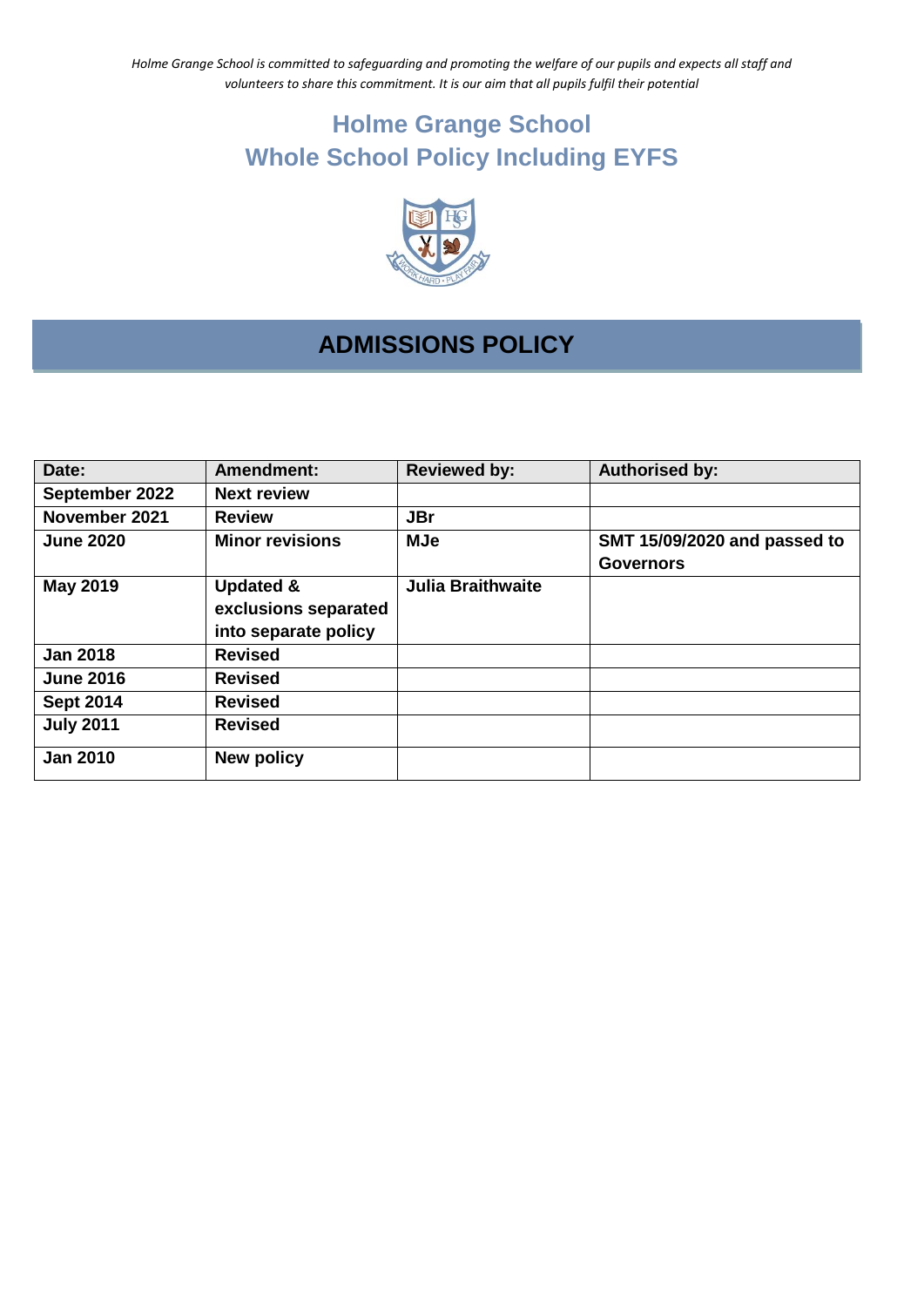## **Holme Grange School Whole School Policy Including EYFS**



## **ADMISSIONS POLICY**

Holme Grange School is an independent day school for girls and boys aged 3 - 16 years set within 21 acres of beautiful Wokingham countryside. Outstanding pastoral care produces confident, articulate children who really enjoy their learning and sporting activities.

We are proud to promote traditional values in order to foster self-reliance, selfdiscipline and self-confidence in a caring community whereby children gain interests and characteristics that give them a head start for life.

The School has approximately 650 pupils.

Deciding on the right school for your child is very important, and we believe that a personal visit is invaluable. We very much hope that you and your child will visit Holme Grange School. We hold three Open Mornings each year, which give a general introduction to our school. Details are published on our website. We are very happy to welcome prospective parents and their children at other times during the term. On Open Mornings, a tour of the School is hosted by a pupil and you will have the opportunity to meet our Staff, Senior Management Team and Headteacher.

Please contact the Registrar, Mrs Julia Braithwaite, on 0118 978 1566 or email [j.braithwaite@holmegrange.org](mailto:j.braithwaite@holmegrange.org) to arrange a visit. Mrs Braithwaite will be able to arrange meetings with our Headteacher, Mrs Claire Robinson as required.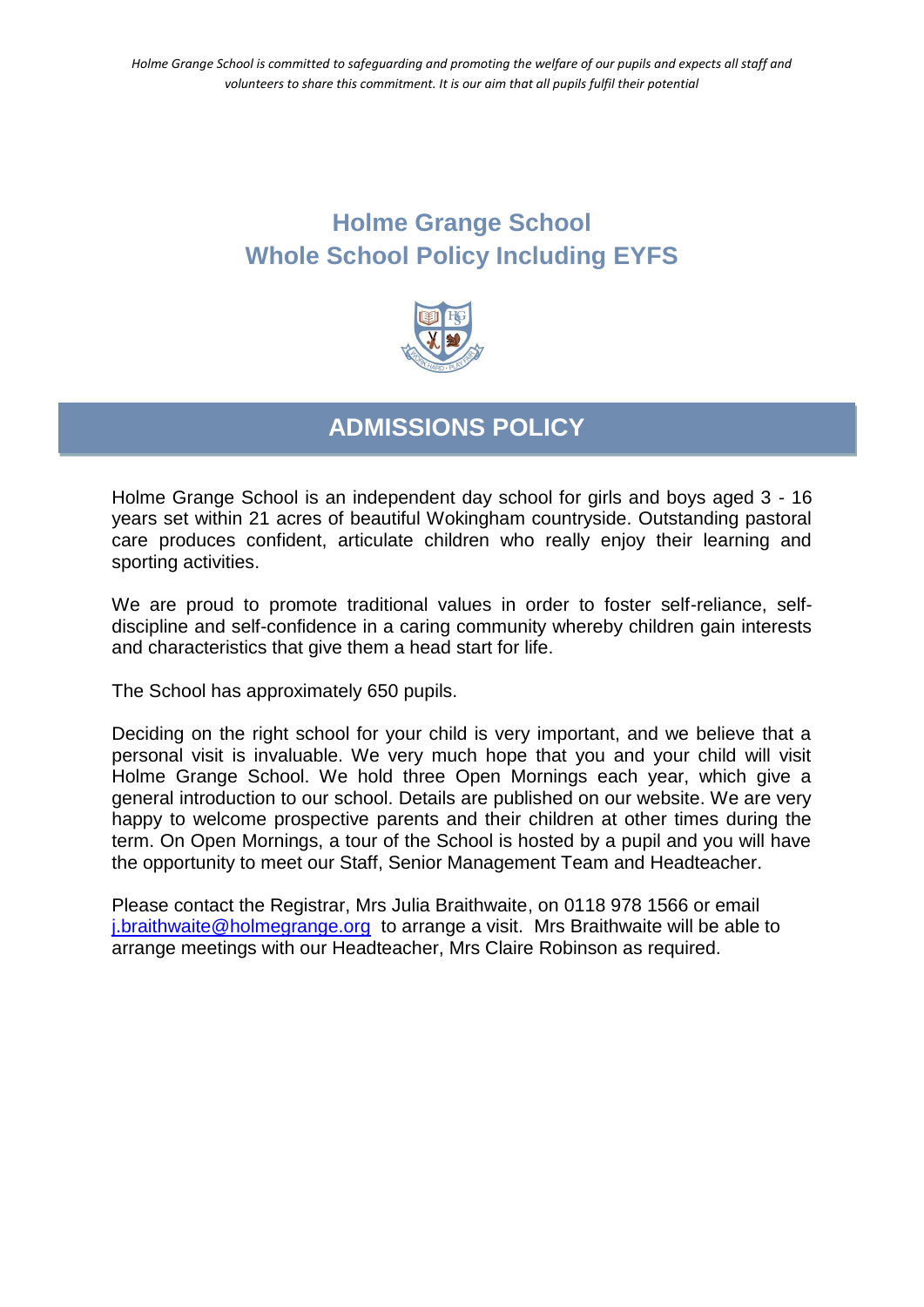*Holme Grange School is committed to safeguarding and promoting the welfare of our pupils and expects all staff and volunteers to share this commitment. It is our aim that all pupils fulfil their potential*

#### **Admissions Procedure**

|                 | <b>Early Years</b> Little Grange | $3 - 4$   |                     |                   |           |
|-----------------|----------------------------------|-----------|---------------------|-------------------|-----------|
| <b>Pre-Prep</b> | <b>Reception</b>                 | $4 - 5$   |                     |                   |           |
|                 | Year 1                           | $5 - 6$   | <b>Eaton Grange</b> | Year <sub>7</sub> | $11 - 12$ |
|                 | Year 2                           | $6 - 7$   |                     | Year 8            | $12 - 13$ |
| <b>Prep</b>     | Year <sub>3</sub>                | $7 - 8$   |                     | Year 9            | $13 - 14$ |
|                 | Year 4                           | $8 - 9$   |                     | Year 10           | $14 - 15$ |
|                 | Year 5                           | $9 - 10$  |                     | Year 11           | $15 - 16$ |
|                 | Year 6                           | $10 - 11$ |                     |                   |           |

#### **Our Entry Procedure**

The Entry process is designed to identify pupils who are able to benefit from our balanced and well-rounded education and to make a positive contribution towards the life of our school.

Holme Grange is a mainstream school. Prospective pupils are invited to spend the day at Holme Grange working alongside their peer group, (Taster Day) and will undergo a range of assessments including verbal and non-verbal reasoning. There is a separate process for entry into Year 7 (see below). Parents applying for a place for a child will be asked, during their initial contact with the school, for details of any learning difficulty, disability or special educational need, including behavioural, emotional and/or social difficulties their child may experience.

When an additional need is highlighted, the Registrar will request reports and supporting documentation which will be referred to the Accelerated Leaning Centre where a review will be conducted by the school's SENCo. This review will take into account the school's ability to provide for the needs of the child. If the SENCo believes the pupil would thrive at Holme Grange the pupil will be invited for a Taster Day as per the above.

If there are no additional needs for entry to Nursery and Reception classes, a decision will be made based upon an informal discussion between the Headteacher/Registrar and the child's parents.

Applicants for admission at Reception, Year 3, 7 and 9 should register by the end of the Autumn term of the year preceding the desired year of admission. If space is available we also admit pupils into other year groups at various times in the year. Waiting lists for each year group vary in length so we recommend early Registration.

The Registration form is available from the Registrar, contact details as above. If you are interested in registering, you will be required to complete a Registration Form and pay a non-refundable Registration Fee of £200.

The Headteacher of a prospective pupil's current school will be asked to provide a written reference as to the prospective pupil's academic ability, attitude and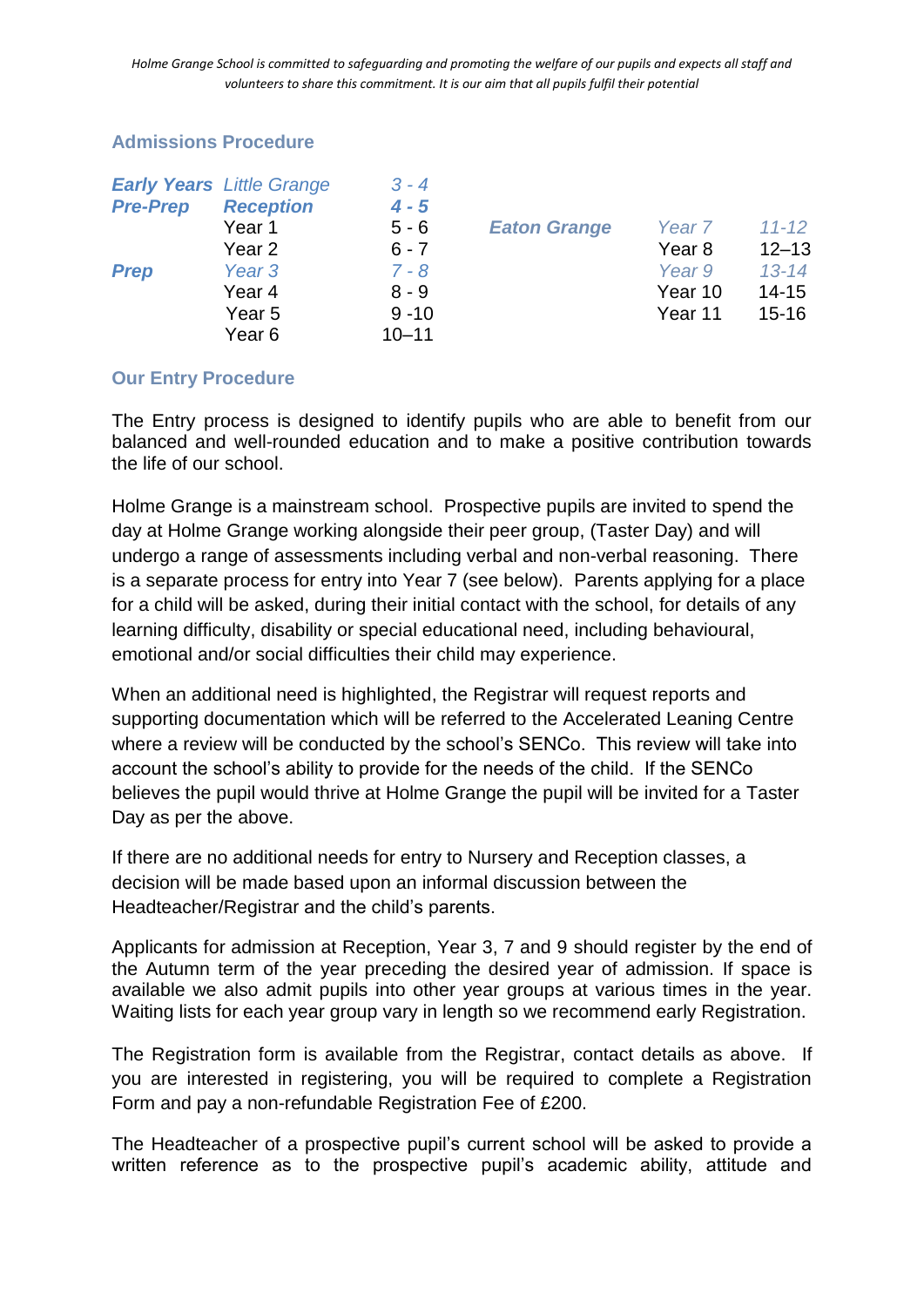behaviour, involvement in the school community, talents and interests, and any other special circumstances such as special educational needs, or disability. The reference may also include the results of tests taken at the school such as NFER, MIDYS or SATs if appropriate.

#### **Equal Treatment**

Our aim is to encourage applications from pupils with as diverse a range of backgrounds as possible. This enriches our community and is vital in preparing our pupils for today's world. Human rights and freedoms are respected but must be balanced with the lawful needs and rules of our school community and the rights and freedoms of others.

All prospective pupils for admission will be treated equally, irrespective of their, or their parents' race, colour, language, religion, political or other opinion, national or social origin, association with a national minority, gender, gender reassignment, sexual orientation, property, birth, pregnancy and maternity (as relevant to girl pupils) or other status. Some bursaries are offered in order to make it possible for pupils who meet the school's admission criteria to attend the school. Our provision for bursaries is described below.

### **Special Educational Needs/Physical Disabilities**

We do not discriminate in any way regarding entry. We welcome pupils with special educational needs, providing that our Accelerated Learning Centre (ALC) can offer them the support that they require. There is an additional charge for support from the ALC and details of all support fees are set out in our 'Information for Parents' booklet in the School's Prospectus.

We also welcome pupils with physical disabilities provided that our site can accommodate their needs. The school is situated on a split-level site with modern additions to a Grade 2 listed building. This means that those with serious mobility problems would find it difficult to access the site.

As set out in 'Our Entry Procedure' above, we request that parents of children with special educational needs or physical disabilities discuss their child's requirements with the Registrar in the first instance who will refer as required to the SENCo and/or Headteacher before he or she attends a Taster Day or Admissions Day (for entry into Year 7). This will ensure that we are able to meet the pupil's needs and if invited for a Taster Day, we can make adequate provision for them. As set out in 'Our Entry Procedure, parents should provide copies of any reports or assessments from an Educational Psychologist, Speech and Language Therapist, Occupational Therapist, etc or medical report, or Statement of Special Educational Needs, to support their request for specific learning difficulty provision or other special arrangements.

We will discuss thoroughly with parents and their medical advisors the adjustment that can reasonably be made for the child if they become a pupil at Holme Grange School.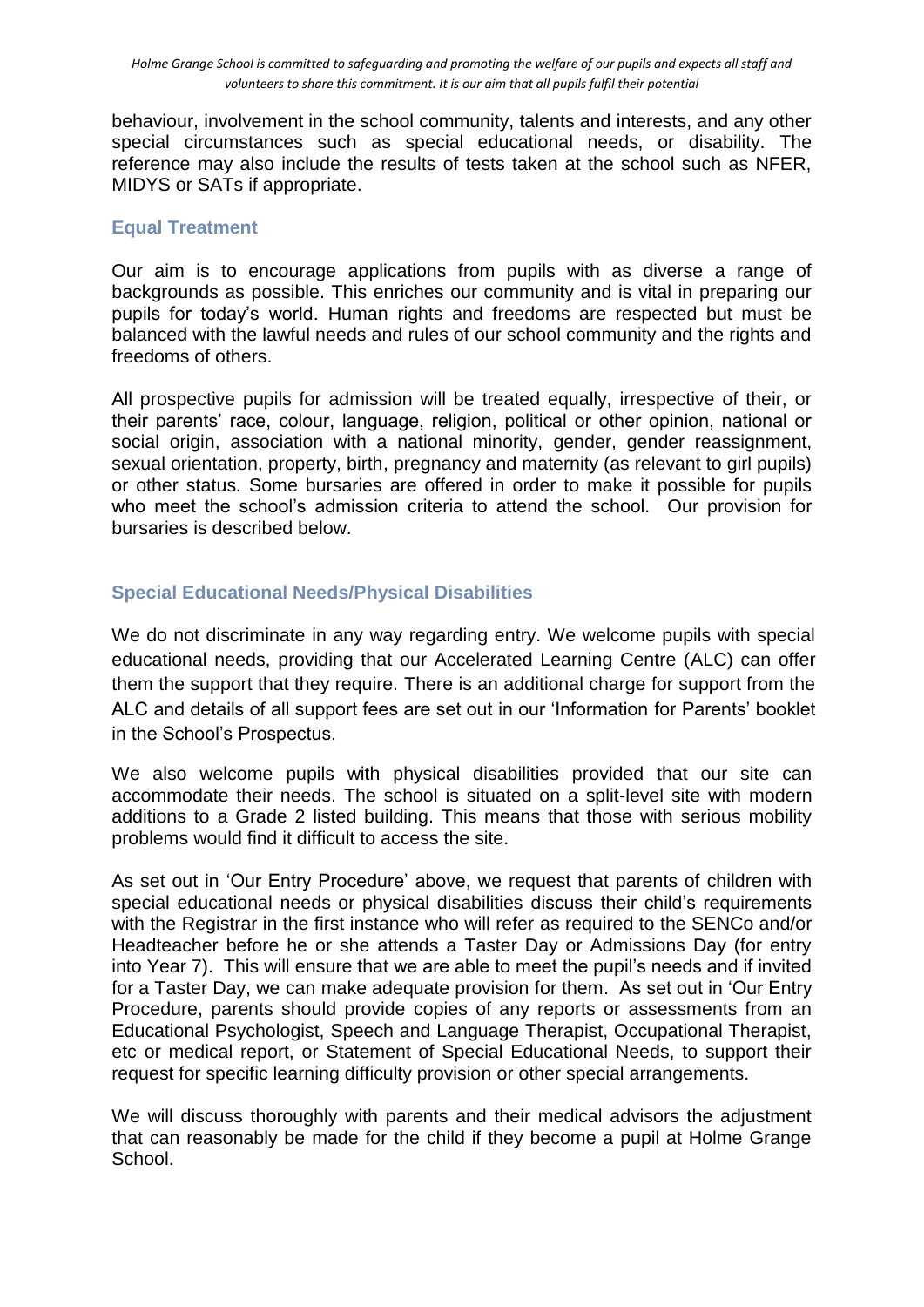#### **The Assessment Process**

The aim of the process is to identify potential. We are looking for well-rounded pupils with a genuine interest in education in the broadest sense of the word, with interests that stretch beyond the confines of the academic curriculum. Holme Grange has strong traditions in music, drama, art, musical theatre, academics and sport. There are many extra-curricular activities, all of which are important in developing a wellbalanced, confident individual.

If the parents wish to pursue a place at the school and there is a place available in the appropriate year, a mutually agreed Taster Day will be arranged.

Apart from entry to Year 7, all other pupils will have the opportunity to experience a day at Holme Grange working alongside their peer group. During the day the form teacher will talk to the pupil on a 1:1 basis and they will undertake a range of assessments including verbal and non-verbal reasoning. At the end of the day the Registrar or form teacher will meet the parents to discuss the day. It may not be possible to offer a place at this meeting as the Headteacher may not have received feedback from teaching staff, reports, etc.

If a pupil is suitable and a place is available then an offer will be made.

#### **Entry into Year 7**

Pupils seeking to enter Year 7 should ideally complete the Registration process by the start of the Autumn term of the year preceding the desired year of entry. As with all Assessment for entry into Holme Grange, the aim of the process is to identify potential.

Pupils will be contacted in November and invited to attend an 'Admissions Day' in the January prior to the desired academic year of entry. During the Admission Day pupils will undertake an hour long CEM Select Entrance Assessment which measures verbal, non-verbal and mathematical skills, followed by an English Writing task, also for one hour. Pupils will participate in a group interview and participate in a variety of team building exercises and other activities such as art and drama to gain a feel for life at Holme Grange. Pupils must be registered to participate in the Admissions Day.

Offers will be made as soon as possible and should be accepted by 1<sup>st</sup> March prior to the September of entry.

#### **Disclosures**

Parents must, as soon as possible, disclose any particular known or suspected circumstances relating to their child's health, allergies, and disabilities or learning difficulties.

#### **Additional Factors**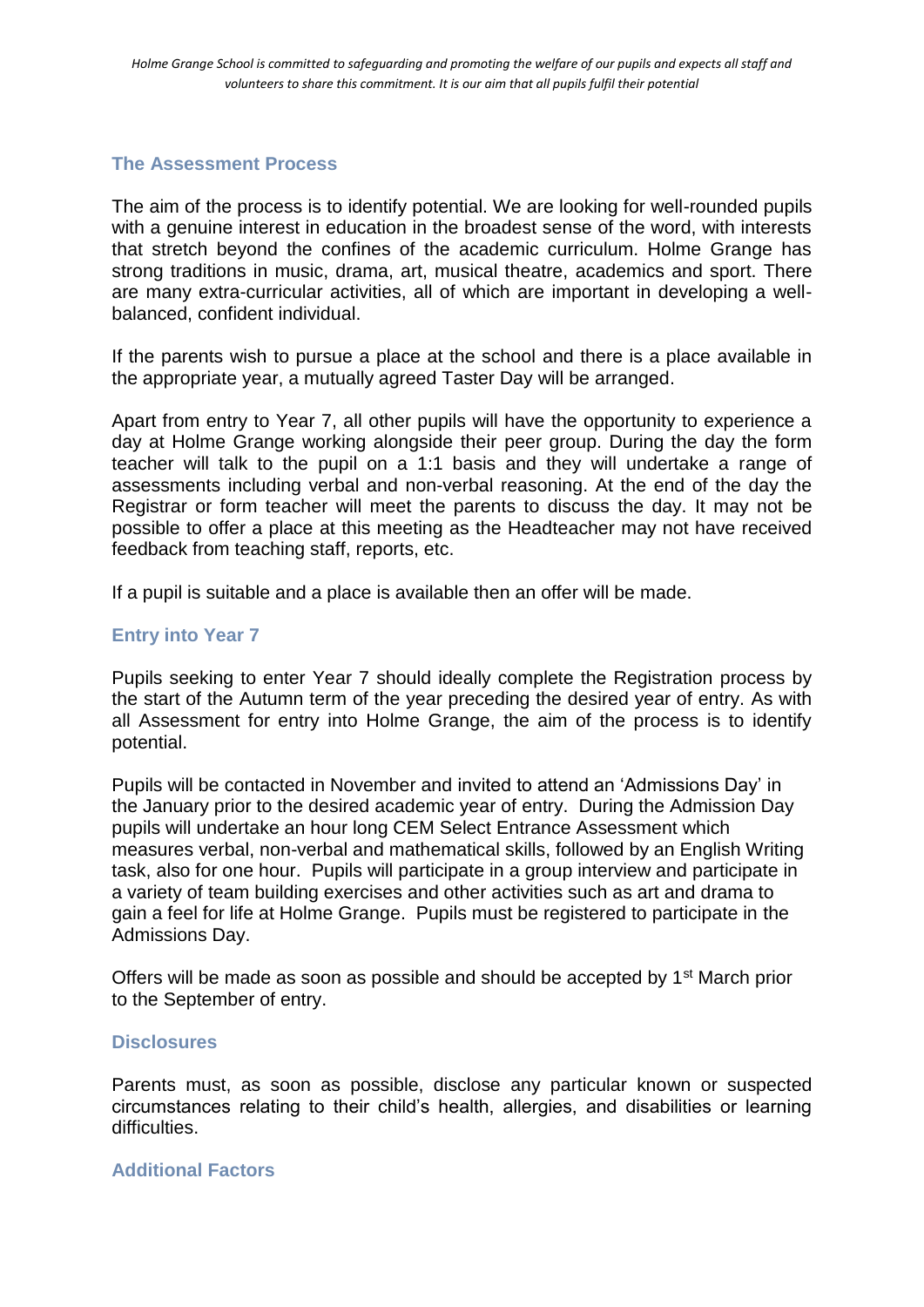If the School is oversubscribed and we have to decide between two or more prospective pupils who meet our admission requirements after all appropriate allowances and special consideration has been given, preference may be given to:

- A child who is a current Little Grange pupil seeking a place in Reception or a current Prep School pupil seeking admission to the Eaton Grange;
- A child who already has a brother/sister in the School;
- A child with a particular skill, talent or aptitude;
- A child whose parent is a former pupil;
- Date of Registration

#### **Acceptance**

Two terms prior to your child starting at Holme Grange, you will receive an Offer Letter and will need to complete the Acceptance Form with a payment of £300 deposit which is refunded at the end of the final term of your child's education at Holme Grange. The deposit is NOT refunded in the case of a child who leaves Little Grange before joining Reception. Written confirmation will be sent and once this has been accepted, Joining Details will follow.

**Please note**: A confidential letter addressed to the Headteacher can be sent if there are any matters of which we ought to be aware before your child enters the School. Parents have a responsibility to inform the prospective school of any issues/conditions and disclose any reports both medical and academic relating to the applicant. Withholding information is in breach of the School's terms and conditions may necessitate the school reviewing their offer of a place. For further information please contact Mrs Julia Braithwaite, Registrar, at [j.braithwaite@holmegrange.org](mailto:j.braithwaite@holmegrange.org)

### **Sibling Policy**

Most siblings join us at Holme Grange School. However, admission is not automatic and there may be occasions where we judge that a sibling is likely to thrive better in a different academic environment.

#### **Bursaries**

The Governors of Holme Grange School are committed to broadening access to the school by offering to eligible parents/guardians means-tested financial support with payment of schools fees. Such support is known as a Bursary and these may be awarded in the form of a discount on tuition fees payable, depending on the financial, compassionate or other pertinent circumstances of applicants.

Bursaries may be made available to parents/guardians of children entering Year 7 and above. Parents/guardians seeking a bursary are required to complete the School's Registration form and a Bursary Application form which seeks to establish the financial circumstances of the household. Their child may then be invited into the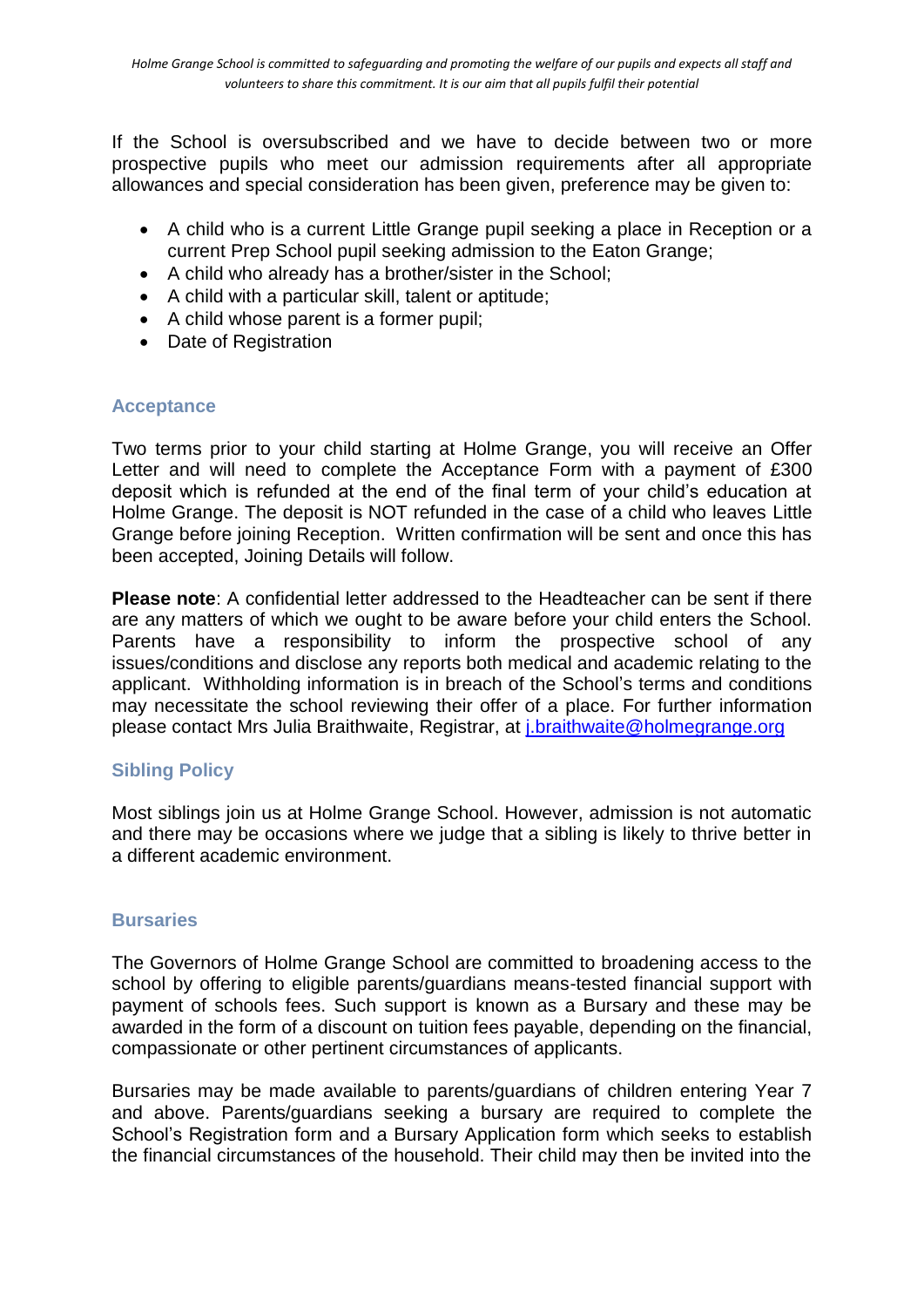School for an assessment day to ensure that they would benefit from the education offered by Holme Grange.

Bursaries are also available for existing parents/guardians where a change in circumstances has resulted in difficulty meeting tuition fees and may result in the child being withdrawn part way through a stage of education. Parents/guardians seeking a bursary are required to complete an application form which seeks to establish the financial circumstances of the household.

All bursaries are awarded at the discretion of the Governors, the Headteacher and School Finance Officer are responsible for the management and coordination of the process. All bursaries are means tested and have terms and conditions.

For further information please contact Mr Anthony Cook, Head of Finance or email [a.cook@holmegrange.org](mailto:a.cook@holmegrange.org)

#### **Scholarships**

Scholarships are awarded for entry into Year 7. The examination takes place in the January prior to the academic year of entry and is open to both internal and external candidates. Pupils sit papers in both English and Maths and take part in interviews. Internal candidates should seek advice from the Year 6 form teacher as to their suitability. The examination is advertised in local papers and schools and Registration forms are available on request from Mrs Julia Braithwaite, Registrar or email [j.braithwaite@holmegrange.org.](mailto:j.braithwaite@holmegrange.org) Candidates must have completed the Registration process in order to qualify for consideration for a scholarship.

Scholarships are offered as an award on tuition fees payable at the discretion of the Headteacher.

Academic awards may be made, annually, at the discretion of the Head, for entry into Year 9.

#### **Sibling Discounts**

Holme Grange offers 5% discount on tuition fees for siblings in the Prep School and 3% in the Pre Prep.

#### **Religious Beliefs**

Although Holme Grange School has Christian roots, we do not select for entry on the basis of religious belief. We offer the opportunity for other religions to practise their own faiths. However, parents should be aware that there are compulsory events/church services that all pupils are expected to attend.

*Arrangements are made to put parents and children in touch with peers, prior to entering the school.*

#### **Terms & Conditions**